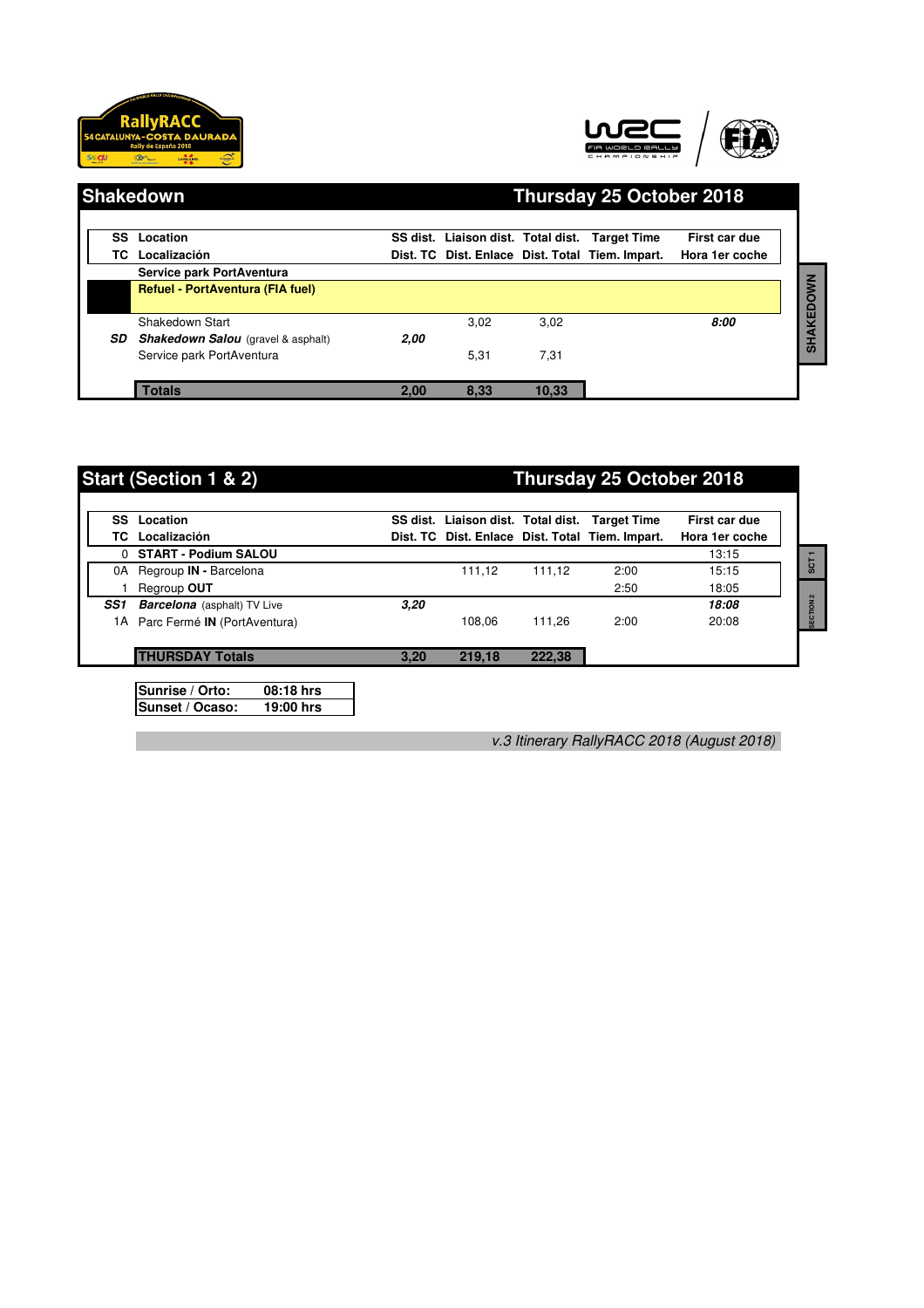





# **Start (Sections 3 & 4) Friday 26 October 2018**

|                | <b>SS</b> Location                                                         |          |           |           | SS dist. Liaison dist. Total dist. Target Time  | First car due  |
|----------------|----------------------------------------------------------------------------|----------|-----------|-----------|-------------------------------------------------|----------------|
|                | <b>TC</b> Localización                                                     |          |           |           | Dist. TC Dist. Enlace Dist. Total Tiem. Impart. | Hora 1er coche |
|                | <b>START - Service park PortAventura</b>                                   |          |           |           |                                                 |                |
|                | 1B Parc Fermé OUT - Service IN                                             |          |           |           |                                                 | 8:00           |
|                | <b>SERVICE A (PortAventura)</b>                                            |          |           |           | 0:15                                            |                |
|                | 1C Service OUT                                                             |          |           |           |                                                 | 8:15           |
| RZ             | Refuel - PortAventura (FIA fuel)                                           |          |           |           |                                                 |                |
| 1              | Distance to next refuel                                                    | (33,59)  | (96, 91)  | (130, 50) |                                                 |                |
| 2              |                                                                            |          | 79,93     | 79,93     | 1:15                                            | 9:30           |
|                | SS2 Gandesa 1 (gravel)                                                     | 7,00     |           |           |                                                 | 9:33           |
| 3              |                                                                            |          | 10,07     | 17,07     | 0:30                                            | 10:03          |
|                | <b>SS3</b> Pesells 1 (gravel)                                              | 26,59    |           |           |                                                 | 10:06          |
|                |                                                                            |          | 6,91      |           |                                                 |                |
| RZ             | Remote Refuel - Restaurant Coll del Moro (FIA fuel)                        |          |           |           |                                                 |                |
| $\overline{2}$ | Distance to next refuel                                                    | (38, 85) | (110, 94) | (149, 79) |                                                 |                |
| 4              |                                                                            |          | 25,57     | 59,07     | 1:11                                            | 11:17          |
|                | <b>SS4</b> La Fatarella - Vilalba 1 (gravel & asphalt)                     | 38.85    |           |           |                                                 | 11:20          |
|                | 4A Regroup and Technical Zone IN                                           |          | 85,37     | 124,22    | 1:55                                            | 13:15          |
|                | 4B Regroup OUT - Service IN                                                |          |           |           | 0:20                                            | 13:35          |
|                | <b>SERVICE B (PortAventura)</b>                                            | (72, 44) | (207, 85) | (280, 29) | 0:30                                            |                |
|                | 4C Service OUT                                                             |          |           |           |                                                 | 14:05          |
| RZ             | Refuel - PortAventura (FIA fuel)                                           |          |           |           |                                                 |                |
| 3              | Distance to next refuel                                                    | (33,59)  | (96, 91)  | (130, 50) |                                                 |                |
| 5              |                                                                            |          | 79,93     | 79,93     | 1:15                                            | 15:20          |
|                | SS5 Gandesa 2 (gravel)                                                     | 7,00     |           |           |                                                 | 15:23          |
| 6              |                                                                            |          | 10,07     | 17,07     | 0:30                                            | 15:53          |
|                | <b>SS6</b> Pesells 2 (gravel)                                              | 26,59    |           |           |                                                 | 15:56          |
|                |                                                                            |          | 6,91      |           |                                                 |                |
| RZ             | Remote Refuel - Restaurant Coll del Moro (FIA fuel)                        |          |           |           |                                                 |                |
| 4              | Distance to next refuel                                                    | (38, 85) | (112, 76) | (151, 61) |                                                 |                |
| 7              |                                                                            |          | 25,57     | 59.07     | 1:11                                            | 17:07          |
|                | <b>SS7</b> La Fatarella - Vilalba 2 (gravel & asphalt)                     | 38,85    |           |           |                                                 | 17:10          |
|                | <b>PC</b> PODIUM SALOU                                                     |          | 85,22     |           |                                                 |                |
|                | 7A Parc Fermé and Technical Zone IN                                        |          | 1,97      | 126,04    | 2:00                                            | 19:10          |
|                | 7B Parc Fermé OUT / FlexiService IN                                        |          |           |           | 0:10                                            | 19:20          |
|                | <b>FLEXI SERVICE C (PortAventura)</b>                                      | (72, 44) | (209, 67) | (282, 11) | 1:15                                            |                |
|                | 7C Flexiservice OUT / Parc Fermé IN (PortAventura)                         |          |           |           |                                                 |                |
|                | For all classified cars (except re-starting crews) TC 7C closes at         |          |           |           |                                                 | 23:59          |
|                | <b>FRIDAY Totals</b>                                                       | 144,88   | 417,52    | 562,40    |                                                 |                |
|                | Sunrise / Orto:<br>$\overline{08}$ :19 hrs<br>Sunset / Ocaso:<br>18:59 hrs |          |           |           |                                                 |                |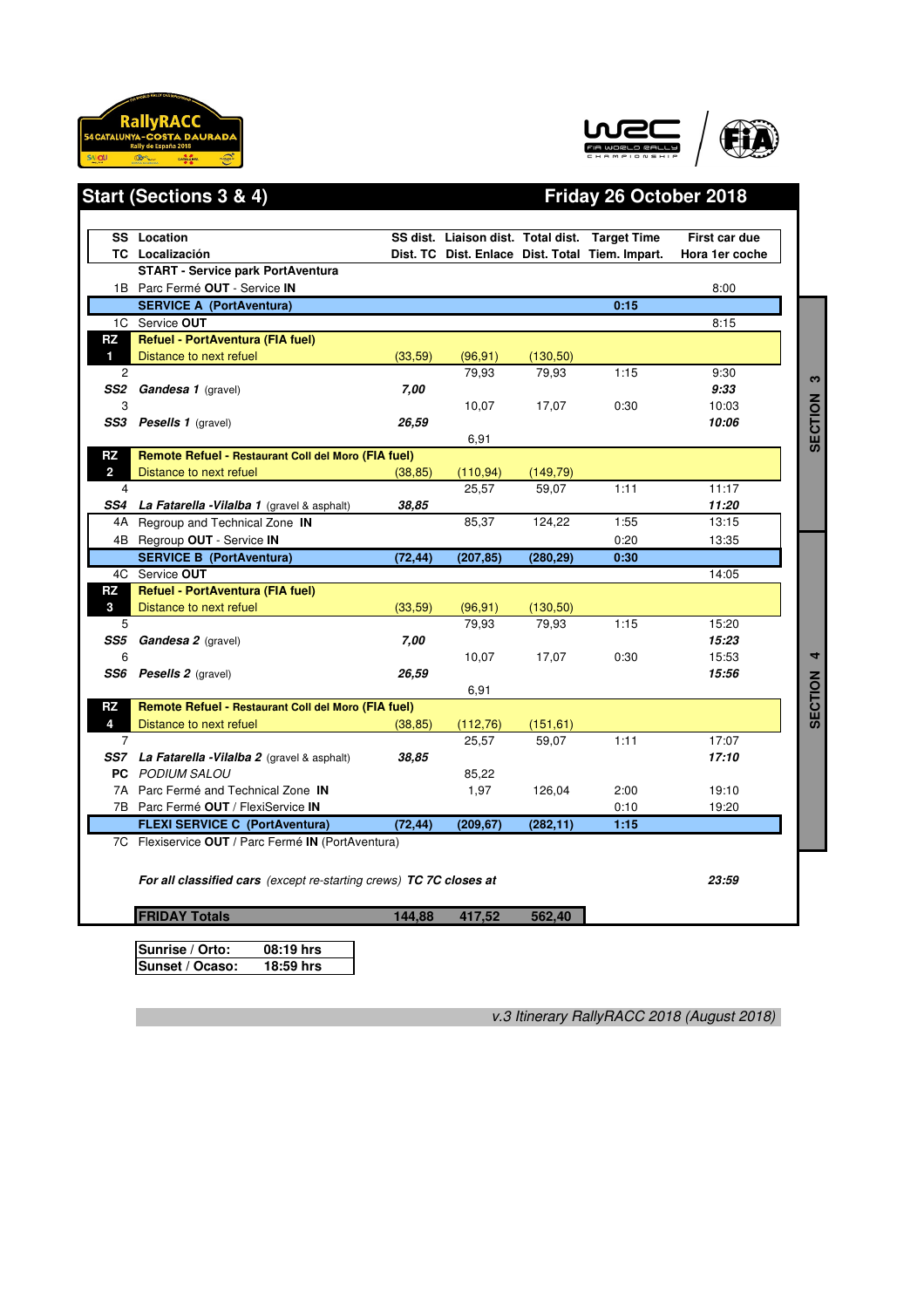



## Start (Sections 5, 6, & 7) Saturday 27 October 2018

|                | <b>SS</b> Location                                                    |          |           |           | SS dist. Liaison dist. Total dist. Target Time  | First car due  |                |
|----------------|-----------------------------------------------------------------------|----------|-----------|-----------|-------------------------------------------------|----------------|----------------|
|                | TC Localización                                                       |          |           |           | Dist. TC Dist. Enlace Dist. Total Tiem. Impart. | Hora 1er coche |                |
|                | <b>START - Service park PortAventura</b>                              |          |           |           |                                                 |                |                |
|                | 7D Parc Fermé OUT - Service IN                                        |          |           |           |                                                 | 6:45           |                |
|                | <b>SERVICE D (PortAventura)</b>                                       |          |           |           | 0:15                                            |                |                |
|                | 7E Service OUT                                                        |          |           |           |                                                 | 7:00           |                |
| RZ             | Refuel - PortAventura (FIA fuel)                                      |          |           |           |                                                 |                | <b>LO</b>      |
| 5 <sup>1</sup> | Distance to next refuel                                               | (14, 12) | (81, 18)  | (95, 30)  |                                                 |                |                |
| 8              |                                                                       |          | 72,94     | 72,94     | 1:20                                            | 8:20           |                |
|                | SS8 Savallà 1 (asphalt)                                               | 14,12    |           |           |                                                 | 8:23           |                |
|                |                                                                       |          | 8,24      |           |                                                 |                | <b>SECTION</b> |
| RZ             | Remote Refuel - Santa Coloma Q. (FIA fuel)                            |          |           |           |                                                 |                |                |
| 6              | Distance to next refuel                                               | (45, 66) | (87, 68)  | (133, 34) |                                                 |                |                |
| 9              |                                                                       |          | 7,25      | 29,61     | 0:42                                            | 9:05           |                |
|                | SS9 Querol 1 (asphalt)                                                | 21,26    |           |           |                                                 | 9:08           |                |
| 10             |                                                                       |          | 14,00     | 35,26     | 0:53                                            | 10:01          |                |
|                | <b>SS10 El Montmell 1</b> (asphalt) TV Live                           | 24,40    |           |           |                                                 | 10:08          |                |
|                | 10A Regroup and Technical Zone IN Port Aventura                       |          | 66,43     | 90,83     | 1:25                                            | 11:33          |                |
|                | 10B Regroup OUT - Service IN                                          |          |           |           | 0:10                                            | 11:43          |                |
|                | <b>SERVICE E (PortAventura)</b>                                       | (59, 78) | (168, 86) | (228, 64) | 0:30                                            |                |                |
|                | 10C Service OUT                                                       |          |           |           |                                                 | 12:13          |                |
| RZ             | <b>Refuel - PortAventura (FIA fuel)</b>                               |          |           |           |                                                 |                |                |
| $\overline{7}$ | Distance to next refuel                                               | (14, 12) | (81, 18)  | (95, 30)  |                                                 |                |                |
| 11             |                                                                       |          | 72,94     | 72,94     | 1:12                                            | 13:25          | ဖ              |
|                | <b>SS11 Savallà 2</b> (asphalt)                                       | 14,12    |           |           |                                                 | 13:28          |                |
|                |                                                                       |          | 8,24      |           |                                                 |                | <b>SECTION</b> |
| RZ             | Remote Refuel - Santa Coloma de Q. (FIA fuel)                         |          |           |           |                                                 |                |                |
| 8              | Distance to next refuel                                               | (47,90)  | (93, 96)  | (141, 86) |                                                 |                |                |
| 12             |                                                                       |          | 7.25      | 29.61     | 0:39                                            | 14:07          |                |
| 13             | <b>SS12 Querol 2</b> (asphalt)                                        | 21,26    |           |           | 0:51                                            | 14:10<br>15:01 |                |
|                |                                                                       | 24,40    | 14,00     | 35,26     |                                                 | 15:08          |                |
|                | <b>SS13</b> El Montmell 2 (asphalt) TV Live<br>13A Regroup IN - Salou |          | 71,33     | 95,73     | 1:34                                            | 16:42          |                |
|                | 14 Regroup OUT                                                        |          |           |           | 0:15                                            | 16:57          |                |
|                | <b>SS14 Salou</b> (asphalt)                                           | 2.24     |           |           |                                                 | 17:00          | Z              |
|                | 14A Parc Fermé and Technical Zone IN                                  |          | 1,38      | 3.62      | 0:20                                            | 17:20          |                |
|                | 14B Parc Fermé OUT / Flexiservice IN                                  |          |           |           | 0:10                                            | 17:30          | <b>SECTION</b> |
|                | <b>FLEXI SERVICE F (PortAventura)</b>                                 | (62, 02) |           |           | 0:45                                            |                |                |
|                |                                                                       |          | (175, 14) | (237, 16) |                                                 |                |                |
|                | 14C Flexiservice OUT/ Parc Ferme IN (Port Aventura)                   |          |           |           |                                                 | 18:15          |                |
|                | For all classified cars (except re-starting crews) TC 14C closes at   |          |           |           |                                                 | 21:30          |                |
|                |                                                                       |          |           |           |                                                 |                |                |

| Sunrise / Orto: | 08:20 hrs |
|-----------------|-----------|
| Sunset / Ocaso: | 18:57 hrs |